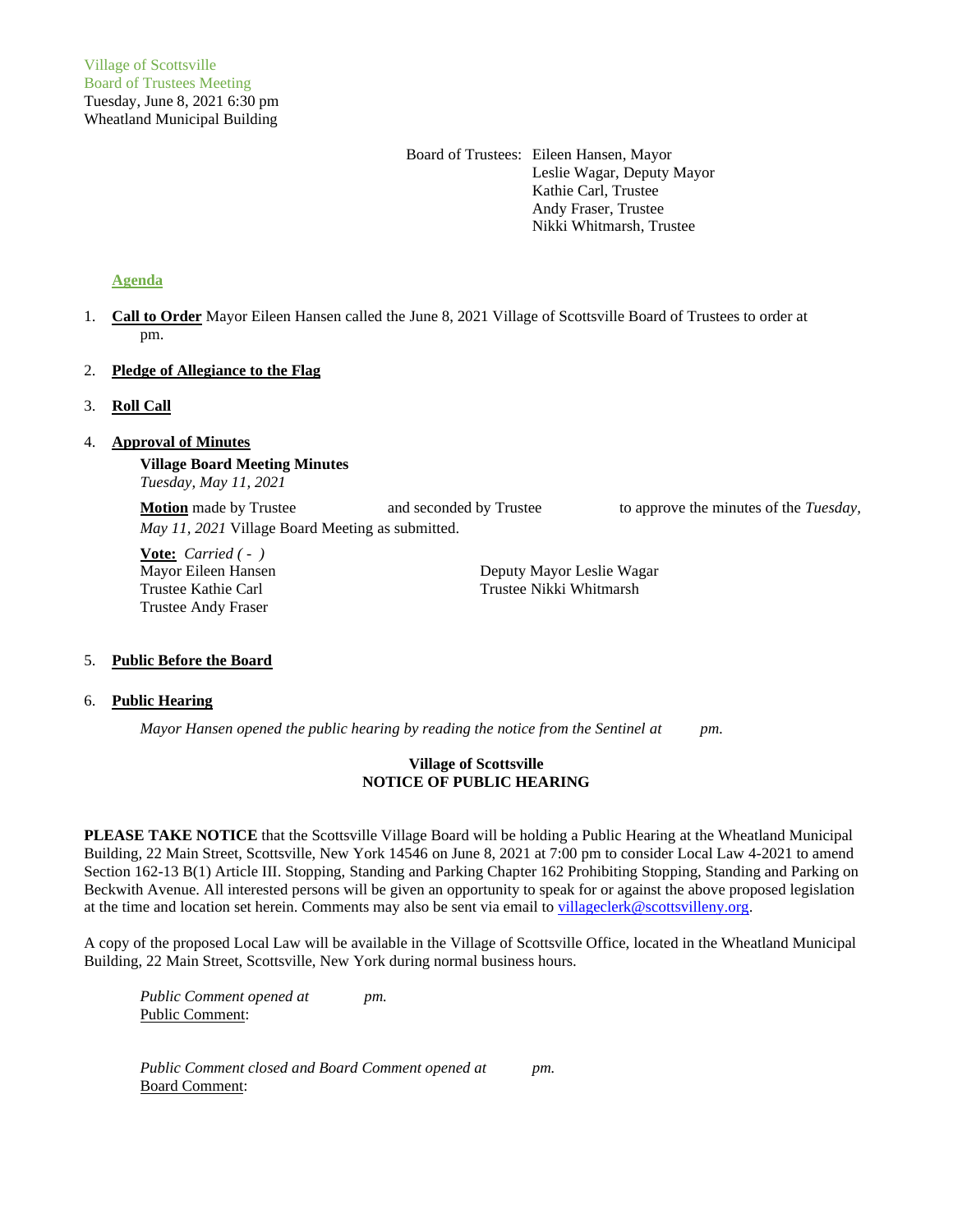*Public Hearing closed at pm.*

**Motion** made by Trustee and seconded by Trustee to adopt Local Law 4-2021 to amend Section 162-13 B(1) Article III. Stopping, Standing and Parking Chapter 162 Prohibiting Stopping, Standing and Parking on Beckwith Avenue.

**Vote:** *Carried ( - )* Trustee Andy Fraser

Mayor Eileen Hansen **Deputy Mayor Leslie Wagar** Trustee Kathie Carl Trustee Nikki Whitmarsh

7. **Reports - Attorney Thomas Rzepka**

### 8. **Department Reports**

a) **Building Inspector/Code Enforcement Officer**

**Permits Issued**

**Permits Finalized**

**Code Enforcement**

**Developments/Projects**

**New Items**

**Ongoing Items/Concerns**

**Upcoming**

# b) **DPW – Ken Bohn & Todd Schwasman**

- Matt B. started work (5/17/21)
- Cole H. started work (5/24/21)
- Mowing/string-trimming
- Flower pots on Main Street
	- o Power washed boxes
	- o Planted
- Installed bird-fencing on Johnson Park pavilion
- Quoted Johnson Park pavilion flooring
- Installed banners and flags on Main Street
- Notable cleanup at Canawaugus Park
- Arbor Day
	- o Electronic recycling (~ 5100 lbs.)
	- $\circ$  Tree planting  $(x2)$
- Apron & drainage at 6 Maple Street underway
- New dump truck to arrive by  $7/1/21$
- To discuss: stump at Ruth Thompson's (Scott Crescent)

#### **Updates**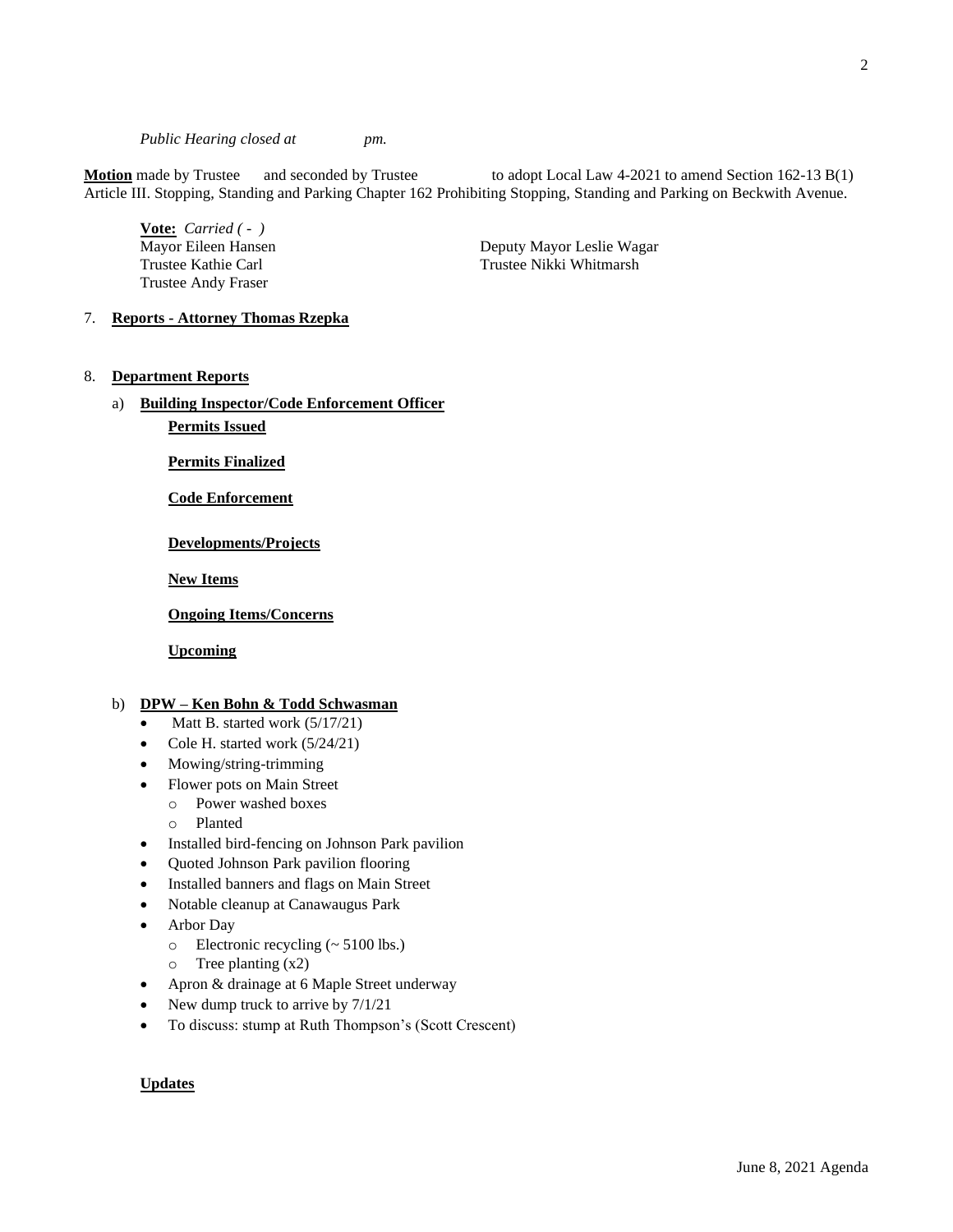## c) **Treasurer – Katie Garner**

# *Pay Bills:*

**Motion** made by Trustee and seconded by Trustee to approve payables on the AP Check Register Report through June 8, 2021 and prepaid bills with General Payables totaling *\$* .

**Vote:** *Carried ( - )* Trustee Andy Fraser

Deputy Mayor Leslie Wagar Trustee Kathie Carl Trustee Nikki Whitmarsh

# *Treasurers Report:*

Budget Transfers: **Motion** made by Trustee **and seconded by Trustee** to approve the budget transfers as listed above from the June 2021 Treasurers Report.

**Vote:** *Carried ( - )* Trustee Andy Fraser

Deputy Mayor Leslie Wagar Trustee Kathie Carl Trustee Nikki Whitmarsh

#### d) **Clerk – Anne Hartman**

*Taxes*

# 9. **Trustee Reports:**

Deputy Mayor Leslie Wagar – Communications

Trustee Andy Fraser – Grants

Trustee Nikki Whitmarsh – Planning Board/Zoning Board of Appeals

#### Trustee Kathie Carl - Finance

# 10. **Mayor's Reports - Eileen Hansen**

# 11. **Old Business**

### 12. **New Business**